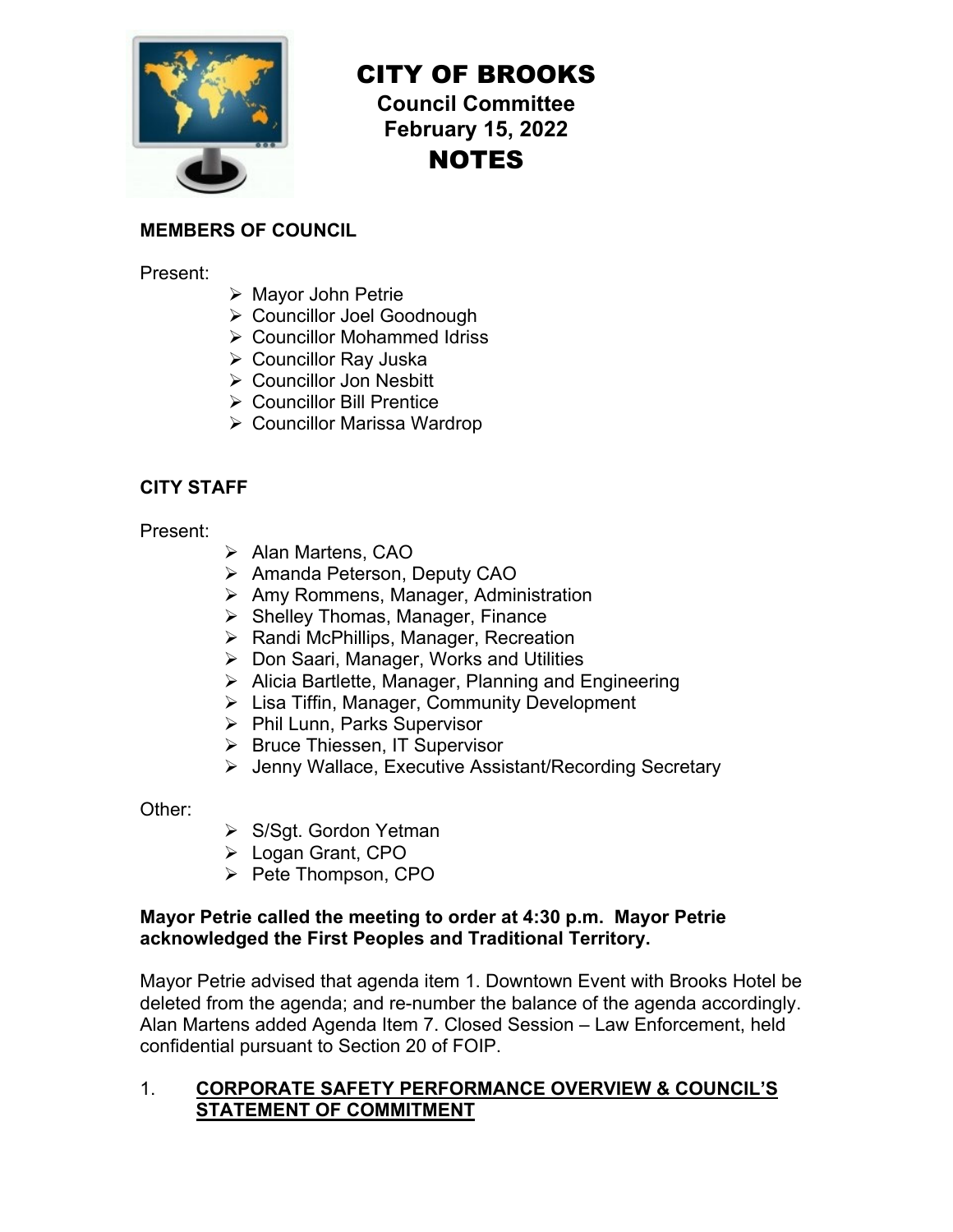- **↓ S. Christensen provided an overview of Corporate Safety Performance** including the following areas and reviewed Council's Statement of Commitment:
	- o Partnerships Overview;
	- o Key Performance Indictors Partnerships;
	- o Workers' Compensation System Overview; and,
	- o Key Performance Indicators Workers' Compensation System.
- $\frac{1}{2}$  S. Christensen noted the following options with regards to Council's Statement of Commitment:
	- o Adopt the Current Statement of Commitment;
	- o Adopt the Current Statement of Commitment with Minor Revision;
	- o Create a new Statement of Commitment; or,
	- o Rescind the Current Statement and decline writing of a new Statement of Commitment.
- $\frac{1}{2}$  A. Martens recommended that Council accept the Corporate Safety Performance Overview and confirm its commitment to the Health and Safety Management System by approving the modified Statement of Commitment as presented in Option 2.
- $\frac{1}{2}$  Mayor Petrie thanked S. Christensen for her presentation.

#### **MOVED BY COUNCILLOR JUSKA that "Council accept the Corporate Safety Performance Overview and furthermore confirms its commitment to the Health and Safety Management System by approving the modified Statement of Commitment as presented in Option 2.**

#### **MOTION CARRIED**

*S. Christensen left at 4:55 p.m.* 

## **2. PARKING ON CITY PROPERTY**

- $\frac{1}{2}$  A. Rommens advised that Administration received a complaint regarding residents parking trailers and other vehicles on City property. She noted that current practice is to not require the trailers/vehicles to be moved, unless they are causing traffic issues (i.e. garbage/emergency vehicles cannot pass, line of sight obstructed). The complainant noted that parking vehicles in tall grass that is not mowed could become a fire hazard and makes the area look unattractive.
- $\frac{1}{2}$  A. Rommens noted that Municipal Enforcement visited the area, and that the trailers/vehicles from this particular complaint were not in an unsightly condition and are not causing traffic issues. L. Grant spoke to the current practice in allowing trailers/vehicles to remain if it is not causing an issue (impeding traffic, unsightly, abandoned or is an unregistered vehicle).
- $\downarrow$  Council discussed the following options in relation to residents parking trailers/vehicles on private property and/or public roadways:
	- $\circ$  Maintain the current practice that the City does not require trailers/vehicles to be moved unless they are causing issues (develop guidelines or revisit periodically);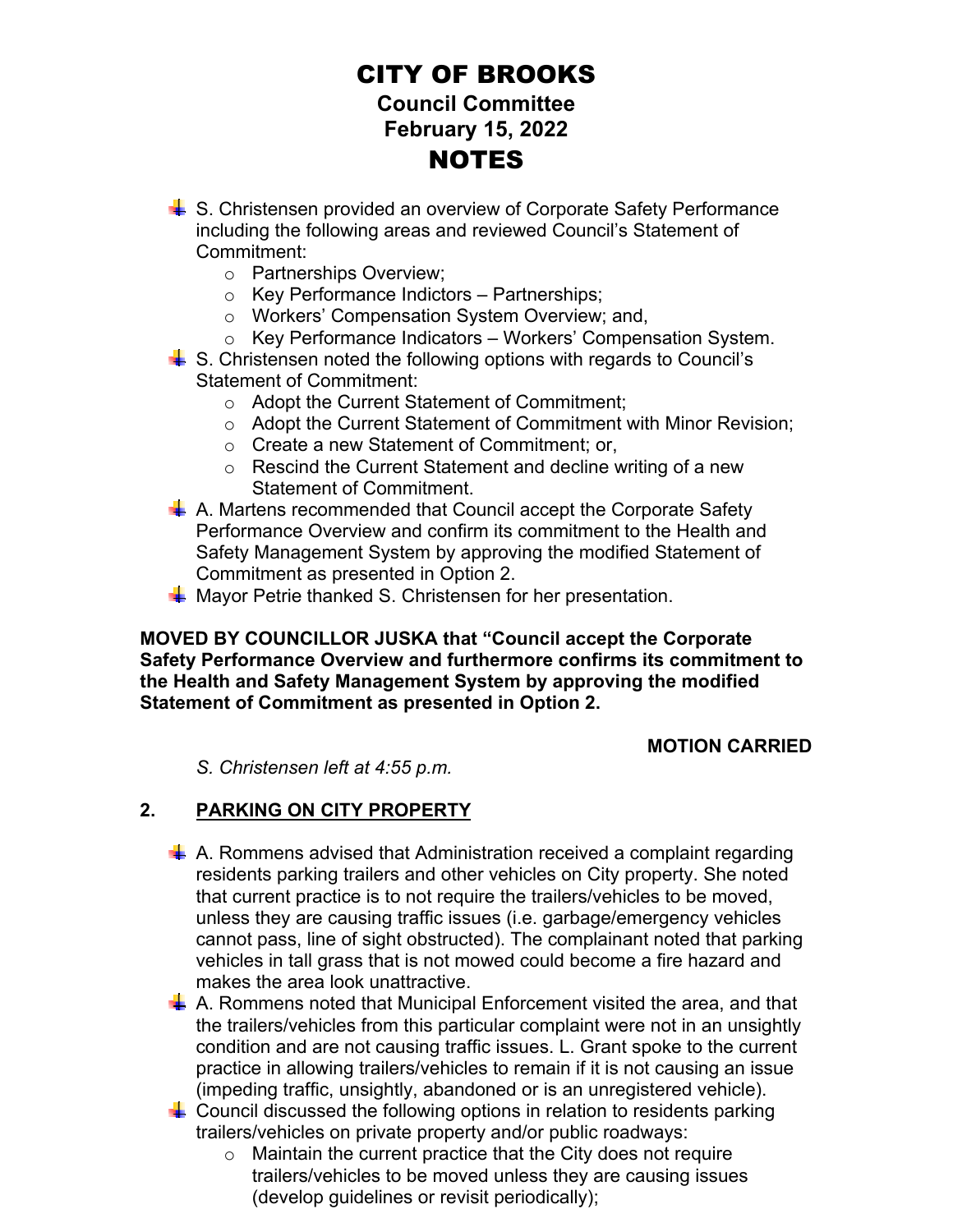- $\circ$  Deal with trailer/vehicle issues on a complaint by complaint basis; or,
- $\circ$  Enforce the Bylaw across the City where these type of parking issues exist.
- $\frac{1}{2}$  Councillor Prentice suggested the City advertise that they are going to enforce the Bylaw, and that Brooks residents have six months to comply with the Bylaw.

**Council directed Administration to advertise the Bylaw and give Brooks citizens until October 31, 2022 to comply with the Bylaw.** 

## **3. COMMUNITIES IN BLOOM DELEGATION**

- ↓ Tom Krahn, on behalf of Communities in Bloom Committee, introduced the following members who were present from the Committee:
	- o Gail Anderson, Chair
	- o Darlene Healy
	- o Karen Nagy
	- o Councillor Ray Juska
- $\frac{1}{2}$  T. Krahn provided background information about the Communities in Bloom Committee and then spoke to the following items:
	- $\circ$  Projects they have been involved in over the years. He noted that the Committee would like to see a couple of wind sculptures at City Hall;
	- o Their annual responsibilities;
	- o The Committee's current state of flux;
	- o The Terms of Reference have changed a couple of times; however, the Terms of Reference have not gone beyond the draft stage;
	- o Believes the Rose Garden is an attraction to the City and needs a vision/plan for the future. He asked that the City's Parks Department take over the Rose Garden, and that Communities in Bloom could provide the training to volunteers/City staff as relates to pruning and other maintenance;
	- o Need to expand opportunities to compete internationally. He noted that if they moved towards regionalization of Communities in Bloom in the Brooks Region it would provide the avenue to compete. He asked that Council provide support/direction on this concept;
	- o Suggested that Council/senior staff joint the Committee in touring the Communities in Bloom projects in Brooks to familiarize themselves with the projects; and,
	- $\circ$  The Committee is going to register with Communities in Bloom this year under the category of "Circle of Excellence"; and then next year he believes they could compete internationally.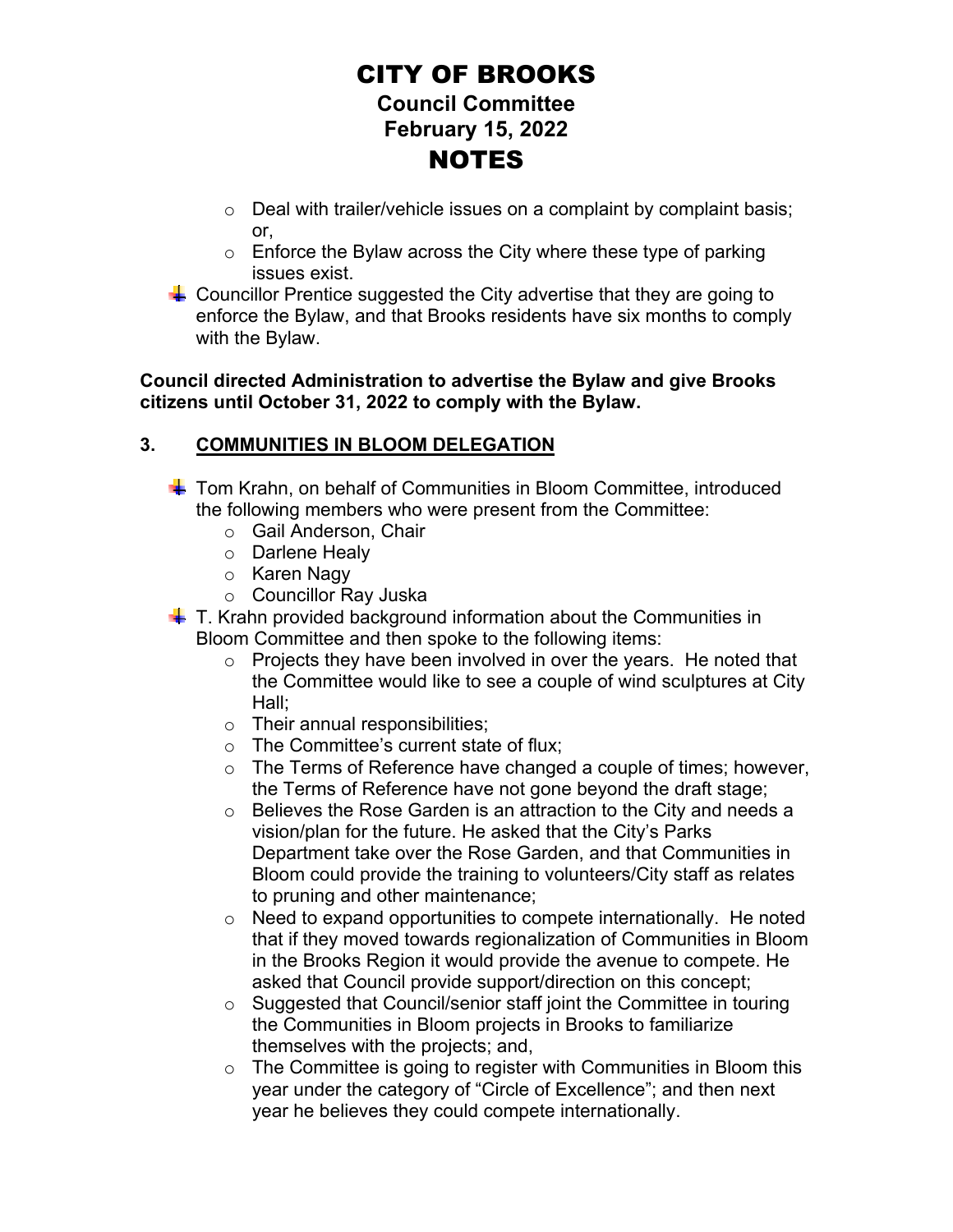- **A** Mayor Petrie commended the Communities in Bloom Committee for the work they do in the community. Council discussed the Terms of Reference, Communities in Bloom attending the next Joint Shared Services Committee meeting to present the concept of Communities in Bloom regionalization, maintaining the Rose Garden, recruitment of volunteers, and the idea of opening the tour to the community and/or school field trips
- $\frac{1}{2}$  Mayor Petrie advised that the City will proceed with the following action:
	- $\circ$  Terms of Reference The City and the Communities in Bloom Committee to pick up where they left off with the changes to the Terms of Reference;
	- o A. Martens to talk to the Parks Department about maintaining the Rose Garden; and,
	- o Invite the Communities in Bloom Committee to the Joint Shared Services Committee meeting on March 8, 2022 to present the Communities in Bloom regionalization concept.
- $\frac{1}{\sqrt{2}}$  Mayor Petrie thanked T. Krahn for his presentation to Council.

*The Communities in Bloom Committee delegation left at 6:04 p.m.* 

## **4. 2021 Q4 MUNICIPAL ENFORCEMENT REPORT**

- $\perp$  A. Rommens provided an overview of the Q4 Municipal Enforcement Statistics, which covered the following areas:
	- o Outreach and Education;
	- o Collaboration with External Departments;
	- o Traffic Safety Program; and,
	- o Animal Control/BAPS.
- $\uparrow$  A. Rommens spoke about licence revenue generated so far in 2022 through the new online animal licence system. L. Grant spoke about the methods of advertising the car seat clinics, the frequency and participation in the clinics.

*Pete Thompson left at 6:13 p.m.*

## **5. ECOLE LE RUISSEAU SOCCER FIELD**

- $\frac{1}{2}$  A. Bartlette advised that City staff met with representatives from the Ecole Le Ruisseau and the Francophone School Board to discuss their needs for a soccer field for the new school location at 500 Meadowbrook Drive East. They indicated to staff that they would like a full-sized soccer field adjacent to the new school and they requested that the field be constructed and operational by September of 2022.
- $\frac{1}{2}$  A. Bartlette noted that it was indicated that the Province had not provided any funding for the soccer field and they requested the City pay for and construct the soccer field. The School Board agreed that they would take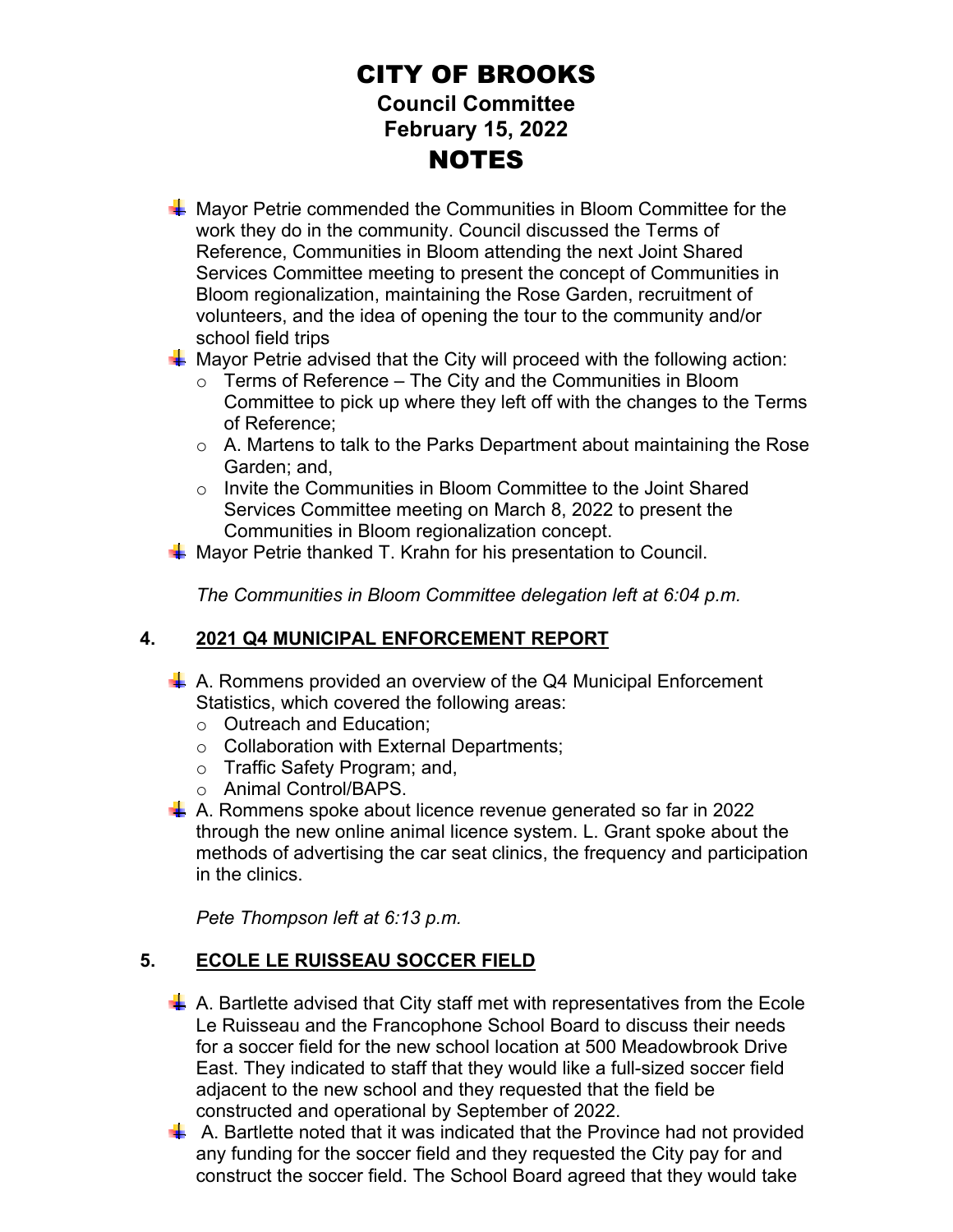over ownership of the property and maintain the field as done with other schools in Brooks. She added that staff estimate a cost of approximately \$191,200 to construct the soccer field at that location.

- $\overline{\phantom{a}}$  A. Bartlette advised that the City, in the past, has contributed \$65,000 to the Uplands School park structure and \$40,113.93 for irrigation; and \$60,000 to the Eastbrook Playground. She added that in 2021, the City earmarked \$61,000 to the Environmental Surplus Reserve to supply irrigation to the Francophone School. She noted that this could be used towards the irrigation portion of the project. The City's Cash-in-Lieu of Municipal Reserve could also be used for any additional funding that Council wishes to contribute to the project.
- $\frac{1}{2}$  A. Martens noted that Council will need to set a level of funding and suggested that it could be \$105,000 (hydro seed versus sodding). Council discussed what level of funding to contribute to the construction of the soccer field and the need for the School Board to fundraise. Council recommended the City contribute \$105,000 to the construction of the soccer field and that the School Board then fundraise for the balance of the funds.

## **Council directed Administration to bring forward the recommendation to a future Council Meeting.**

## **6. HANDIBUS PURCHASE – UNIT HB4**

- $\frac{1}{2}$  D. Saari advised that the City of Brooks Handibus Specialized Transit Service Unit HB4 is due for replacement this year, and that the budget for the unit is \$105,000. He added that five proposals were received, and that all the proposals were evaluated and scored very well. It left price as the deciding factor, which was Western Canada Bus at \$109,875.25.
- $\frac{1}{2}$  D. Saari advised that the lowest proposal from Western Canada Bus is \$4,875.00 over the budgeted amount. He added that the overage could be funded from the Handibus Reserve. He recommended that the City of Brooks Handibus Specialized Transit Service Unit Request for Tender be awarded to Western Canada Bus in the amount of \$109,875.25 excluding GST and furthermore, an additional \$4,875.00 be funded from the Handibus Reserve.

**Council directed Administration to bring forward the recommendation to the February 22, 2022 Regular Council meeting.** 

## **7. CLOSED SESSION**

**MOVED BY COUNCILLOR NESBITT that Council close the meeting to the public for agenda item 7. Law Enforcement as per Section 20, FOIP at 6:26 p.m.**